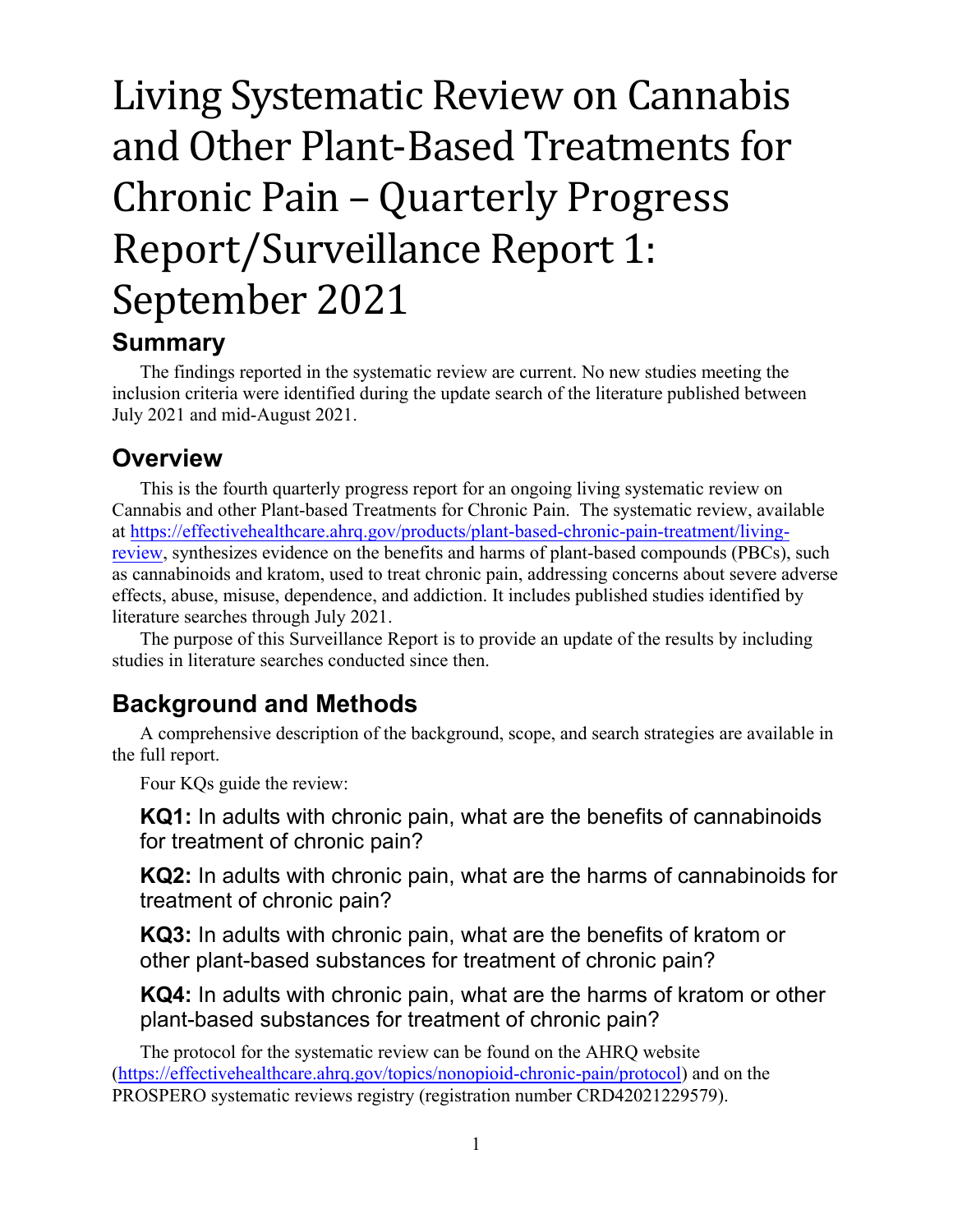In brief, we searched Ovid® MEDLINE® through August 12, 2021, PsycINFO® through the second week of August, 2021, Embase® through August 2, 2021, the Cochrane Library through July, 2021, and SCOPUS® through August 2, 2021 databases monthly, for studies of patients with chronic pain for at least 4 weeks of treatment or followup. We selected studies of cannabis, kratom, and similar PBCs compared with a placebo, no treatment, each other, or another treatment. Pain is the primary outcome for this review; details on the search strategies are in Appendix A of the full report. The full inclusion and exclusion criteria for all primary and secondary outcomes for this report are in Appendix B of the full report.

#### **Results to Date**

#### **Results Overview**

The systematic review included evidence from 27 studies (20 randomized controlled trials and 7 observational studies), all assessing cannabis interventions (see the full report for a list of included studies). 2,850 citations were screened for the full review, and studies that were excluded after full-text review along with reasons for exclusion appear in Appendix H of the full review. For this surveillance report, we screened an additional 32 citations and reviewed 3 additional full-text articles. None of the studies met inclusion criteria, and there are no changes to the conclusions in the full systematic review. Studies excluded at full-text review for this surveillance report along with reasons for exclusion are listed in Appendix A.

#### **Next Reports**

The next quarterly update report is scheduled to be available in December 2021.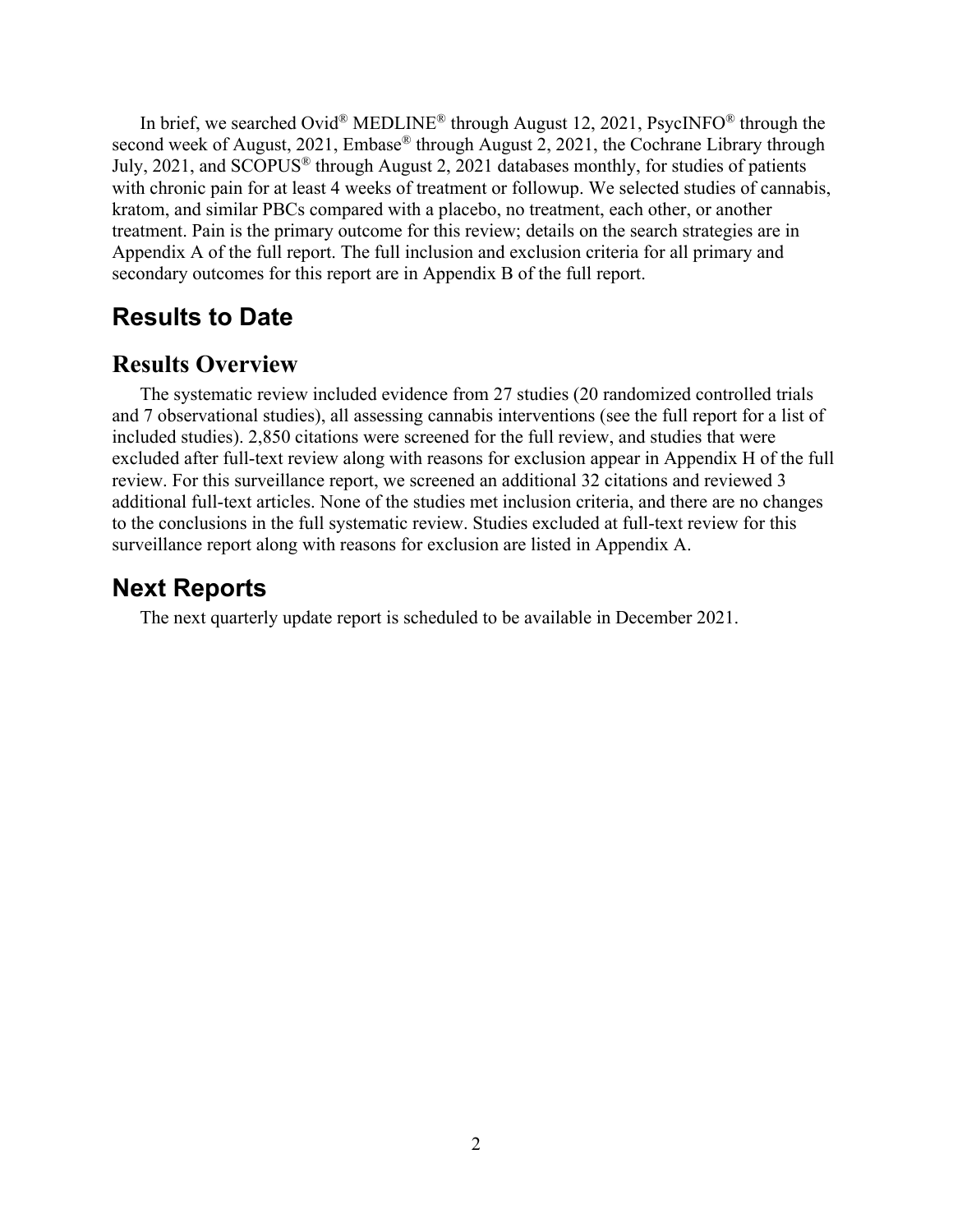## **Authors**

Marian S. McDonagh, Pharm.D. Jesse Wagner, M.A. Azrah Y. Ahmed, B.A. Benjamin Morasco, Ph.D. Devan Kansagara, M.D., M.C.R. Roger Chou, M.D., FACP

## **Acknowledgments**

The authors gratefully acknowledge the following individuals for their contributions to this project: research associate and librarian Tracy Dana, M.L.S., from Oregon Health & Science University and Task Order Officers Suchitra Iyer, Ph.D. and Meghan Wagner, Pharm.D., M.B.A., at the Agency for Healthcare Research and Quality.

### **Disclaimers**

This report is based on research conducted by the Pacific Northwest Evidence-based Practice Center under contract to the Agency for Healthcare Research and Quality (AHRQ), Rockville, MD (Contract No. 75Q80120D00006). The findings and conclusions in this document are those of the authors, who are responsible for its contents; the findings and conclusions do not necessarily represent the views of AHRQ. Therefore, no statement in this report should be construed as an official position of AHRQ or of the U.S. Department of Health and Human Services.

None of the investigators have any affiliations or financial involvement that conflicts with the material presented in this report.

The information in this report is intended to help healthcare decision makers—patients and clinicians, health system leaders, and policymakers, among others—make well-informed decisions and thereby improve the quality of health care services. This report is not intended to be a substitute for the application of clinical judgment. Anyone who makes decisions concerning the provision of clinical care should consider this report in the same way as any medical reference and in conjunction with all other pertinent information, i.e., in the context of available resources and circumstances presented by individual patients.

This report is made available to the public under the terms of a licensing agreement between the author and the Agency for Healthcare Research and Quality. This report may be used and reprinted without permission except those copyrighted materials that are clearly noted in the report. Further reproduction of those copyrighted materials is prohibited without the express permission of copyright holders.

AHRQ or U.S. Department of Health and Human Services endorsement of any derivative products that may be developed from this report, such as clinical practice guidelines, other quality enhancement tools, or reimbursement or coverage policies, may not be stated or implied.

AHRQ appreciates appropriate acknowledgment and citation of its work. Suggested language for acknowledgment: This work was based on a quarterly progress report of a living systematic evidence report, Living Systematic Review on Cannabis and Other Plant-Based Treatments for Chronic Pain – Quarterly Progress Report/Surveillance Report 1: September 2021, by the Evidence-based Practice Center Program at the Agency for Healthcare Research and Quality (AHRQ).

**Suggested citation:** McDonagh MS, Wagner J, Ahmed AY, Morasco B, Kansagara D, Chou R. Living Systematic Review on Cannabis and Other Plant-Based Treatments for Chronic Pain – Quarterly Progress Report/Surveillance Report 1: September 2021. (Prepared by the Pacific Northwest Evidence-based Practice Center under Contract No. 75Q80120D00006.) AHRQ Publication No 22-EHC014. Rockville, MD: Agency for Healthcare Research and Quality; October 2021. DOI: https://doi.org/10.23970/AHRQEPCCANNABISSURVEILLANCE1. Posted final reports are located on the Effective Health Care Program [search page.](https://effectivehealthcare.ahrq.gov/search?f%5B0%5D=field_product_type%3Aresearch_report&f%5B1%5D=field_product_type%3Asystematic_review&f%5B2%5D=field_product_type%3Atechnical_brief&f%5B3%5D=field_product_type%3Awhite_paper&f%5B4%5D=field_product_type%3Amethods_guide_chapter&sort_by=field_product_pub_date)